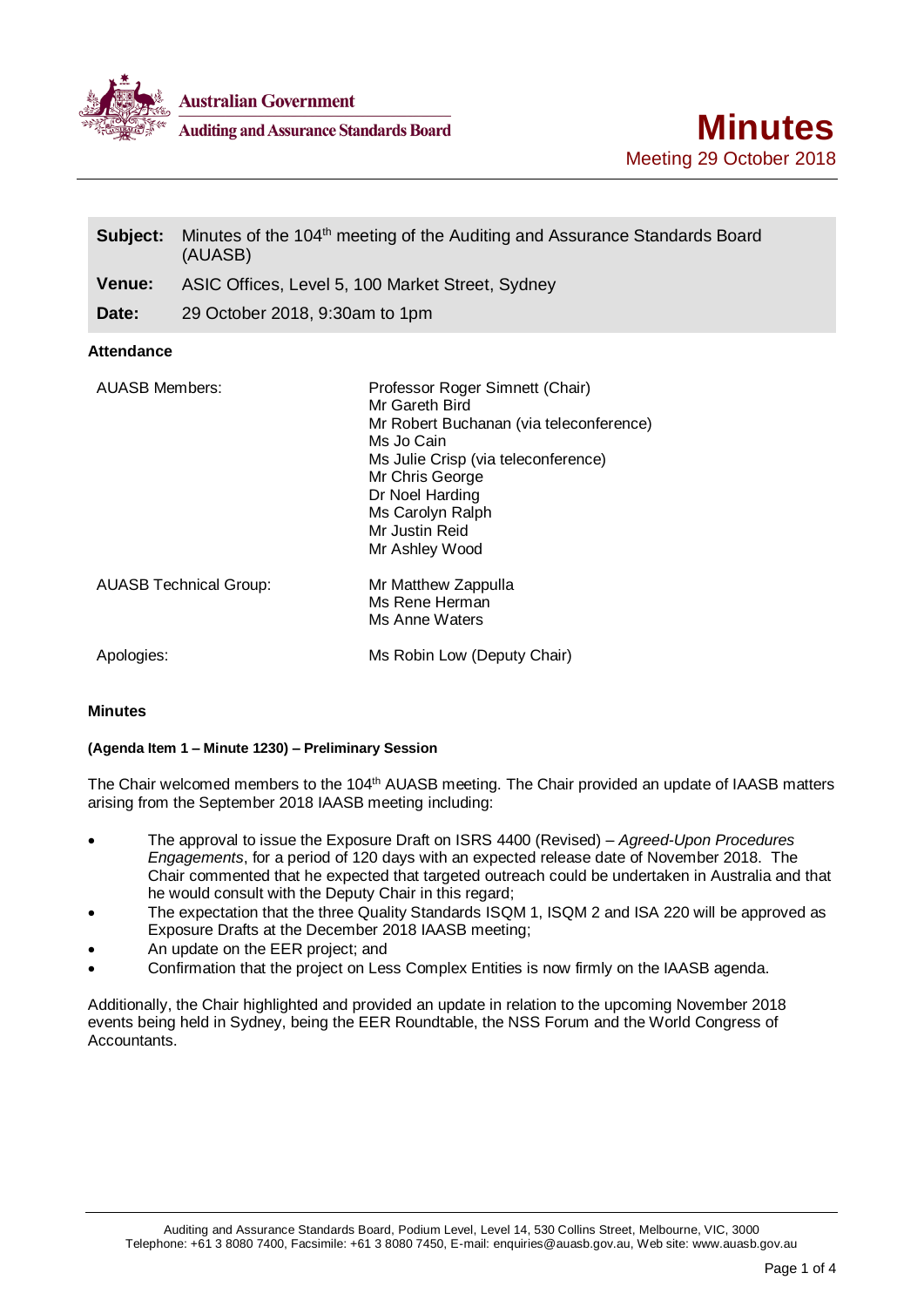

### **(Agenda Item 2 – Minute 1231) – ED ASA 315** *Identifying and Assessing the Risks of Material Misstatements*

The AUASB considered, discussed and provided input into the draft AUASB submission to the IAASB on Exposure Draft (ED) ISA 315 *Identifying and Assessing the Risks of Material Misstatement* ('AUASB submission') as well providing feedback on the *Comments Received and Proposed Disposition Paper* in relation to the Australian equivalent ED*.*

The Audit Technical Group (ATG) presented to the AUASB a summary of the roundtable feedback and submissions received on the ED, then presented a paper outlining the disposition of all comments received which mapped to the draft AUASB submission. In addition the Chair and the ATG staff described the process by which the ATG had developed these documents and the methodology applied to determine which comments from stakeholders were incorporated into the AUASB's response. Finally the ATG highlighted the diversity of views on some issues associated with the ED and the process to finalise the AUASB's submission from this point, especially as there was a very short timeframe before the IAASB's deadline for submissions on 2 November 2018.

A number of AUASB members highlighted that a number of comments received on exposure, as raised in the *Comments Received and Proposed Disposition Paper* had not yet been fully addressed by the ATG and therefore were not completely and accurately mapped to the draft AUASB submission. The AUASB requested that the ATG revisit the *Comments Received and Proposed Disposition Paper* to ensure that all matters raised on exposure are appropriately considered, reflected in and mapped to the AUASB submission.

AUASB members commented that the tone and overall feedback of the draft submission was coming across as supportive of the Exposure Draft and that several AUASB key concerns were not strongly reflected in the AUASB submission. The AUASB requested that the ATG revisit the tone and level of support expressed for the proposed standard. In particular the AUASB commented that feedback to the IAASB needs to reflect that the proposed standard is overly complex and detailed, meaning that practitioners are likely to find it difficult to understand and interpret. Additionally, the AUASB considers that this complexity negatively impacts the proposed standard's scalability to audits of entities across different market segments and industries, and in particular audits of small and medium entities.

The AUASB provided suggestions of amendments to several of the responses to the Exposure Draft questions, In particular, the AUASB requested that the ATG elevate several matters to Question 1 on the basis that Question 1 covers the general overall feel of the proposed standard. Additionally, the AUASB questioned the unqualified support to Question 1 in the draft AUASB submission. Furthermore, the AUASB requested that the ATG revisit the responses to Question 5 of the Exposure Draft with particular reference to stakeholder comments received.

The AUASB requested that the following key concerns and recommendations are reflected in the AUASB submission:

- terminology used in ED 315 to identify risks could be simplified by only requiring an initial identification of inherent risk and control risk, and then combining these into a defined assessment of risk of material misstatement. The AUASB considers that the current use of the singular term ("risks of material misstatement") both before and after the separate assessment of inherent risk and control risk may be confusing.
- the requirement to consider the "likelihood *or* magnitude", as opposed to the "likelihood *and* magnitude" when identifying and assessing significant risks may result in unnecessary significant risks being identified. The AUASB does not support the use of the word '*or*' in this context.
- the AUASB does not support the proposed definitions relating to "significant classes of transactions, account balances and disclosures" and "relevant assertions". A relevant assertion is an assertion where there is a reasonable possibility of occurrence of a misstatement, which is defined as when the likelihood of a material misstatement is "more than remote". The AUASB considers that the term "more than remote" is different to "reasonable possibility", and this revised definition may result in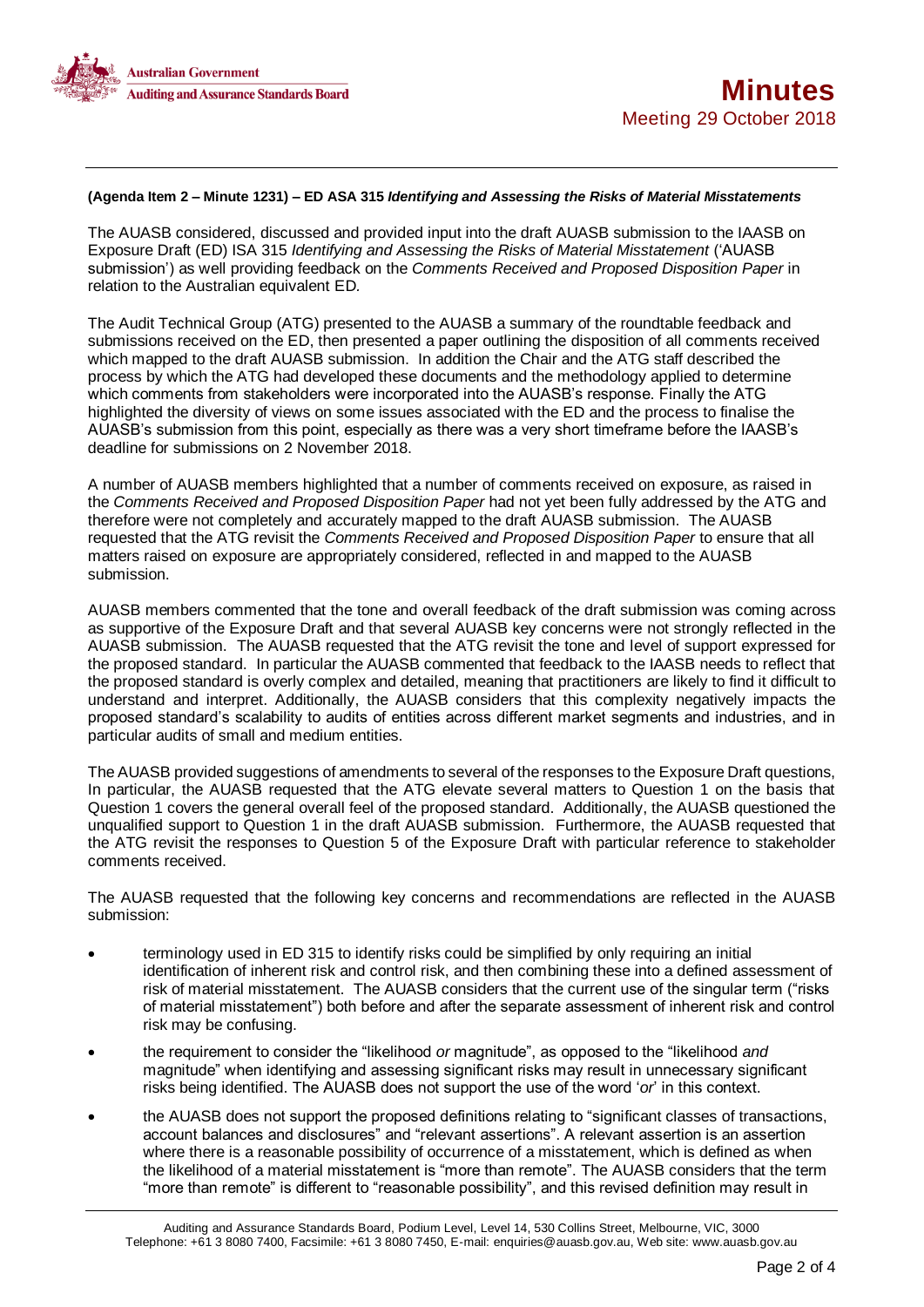

more significant classes of transactions, account balances, or disclosures being identified than was intended. The AUASB suggests that additional guidance is required to clarify these terms in the proposed standard.

 the AUASB recommends more guidance and examples be included in the application material of the proposed standard on how to effectively scale the work effort in ED 315 to less complex entities, such as examples of: how to perform risk identification and assessment procedures for a less complex entity where a mainly substantive audit approach will be adopted; and how to perform risk identification and assessment procedures when the entity's system of internal control may be less detailed and formalised.

The AUASB also discussed the more general overall concern that the auditing standards or exposure drafts recently issued or currently in development by the IAASB all contain greater complexity and detail than the extant standards they are replacing, which is making the standards more challenging for auditors of smaller and medium or less complex entities to apply. The AUASB requested that the ATG include in the submission the need for the IAASB to address the impact this issue is having on small/medium/less complex audits and auditors from small and medium practices.

### **(Agenda Item 3 – Minute 1232) – ED ASA 540** *Auditing Accounting Estimates and Related Disclosures*

The Audit Technical Group (ATG) presented to the AUASB a summary of the roundtable feedback and submissions received on ED ASA 540 and a disposition paper analysing all the responses. It was noted that only one respondent had raised matters which may require considerable discussion, and that to date all other jurisdictions (including New Zealand) had adopted ISA 540 with no modifications. Based on the ATG's assessment of submissions received, feedback from the roundtables and consideration of other national standard setters, the AUASB technical group did not identify any compelling reasons to amend ASA 540 from the International version approved by the IAASB.

The AUASB considered and discussed the ED ASA 540 *Comments Received and Proposed Disposition Paper* with particular reference to the matter raised by one stakeholder in relation to the expectation of the auditor in relation to the point estimate/range calculation This stakeholder's view was that the proposed wording in paragraph 27(b) of the standard represented a blurring of the lines between the auditor's and management's responsibilities when it came to this matter. The ATG considered the stakeholder's comments in its disposition paper and noted that no other stakeholders raised similar views. Further discussion by AUASB members acknowledged this was a challenging issue and agreed that there is a need for implementation guidance in this area. Accordingly there was a consensus that either the IAASB or ATG need to make developing implementation guidance on this topic a priority. On this basis the AUASB agreed there was no compelling reasons identified requiring modification to ASA 540 Auditing Accounting Estimates and Related Disclosures for this matter.

In addition to this matter being included as implementation guidance in the future, the ATG highlighted to the AUASB that all implementation issues raised by Australian Stakeholders through the Australian Exposure Draft process would be shared with the IAASB ISA 540 implementation working group. The AUASB agreed that issues raised by stakeholders as reflected in the *Comments Received and Proposed Disposition Paper* are not Australian specific and accordingly are best suited to be addressed at a global level. The AUASB further agreed that where the IAASB does not appropriately address matters raised by Australian stakeholders, the AUASB would need to work with other National Standard Setters to address provide implementation guidance.

Accordingly the AUASB agreed that ASA 540 and the related Proposed Auditing Standard ASA 2018-2 Amendments to Australian Auditing Standards would be drafted to fully align with its IAASB equivalent and brought to the 4 December 2018 AUASB meeting for approval to issue. Additionally, the AUASB requested that the ATG consider a communications plan for the issuance of the revised ASA 540 including highlighting audit quality, value of the audit and cost considerations.

Auditing and Assurance Standards Board, Podium Level, Level 14, 530 Collins Street, Melbourne, VIC, 3000 Telephone: +61 3 8080 7400, Facsimile: +61 3 8080 7450, E-mail: enquiries@auasb.gov.au, Web site: www.auasb.gov.au